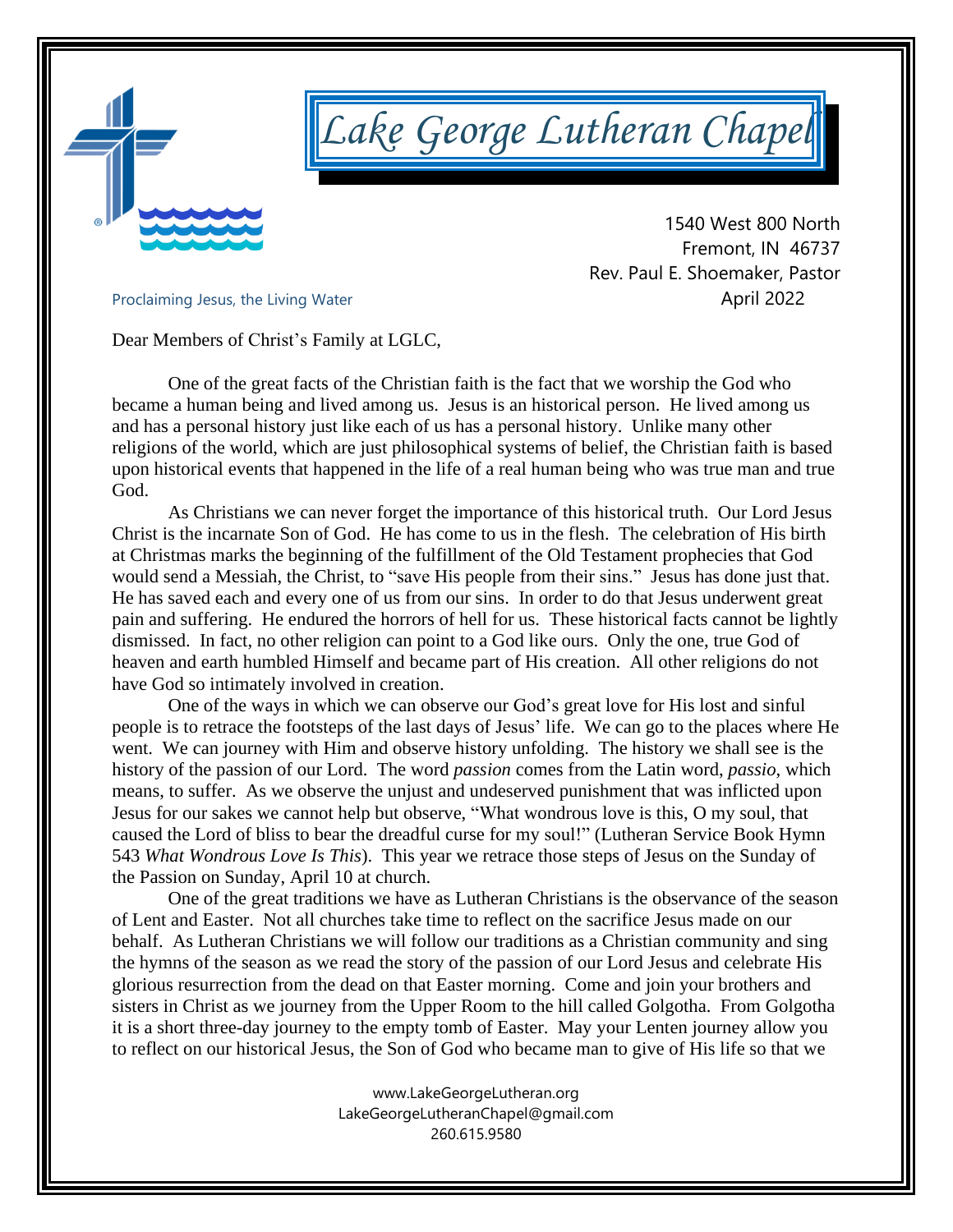may have life in His name. Please join us as we celebrate the resurrection of our Lord with hymns of praise on Easter Sunday, April 17.

A Blessed Lent and Easter, Pastor Shoemaker

# *WINDOWS of LGLC*





The windows of LGLC tell the story of our Savior. This month we have chosen two. The first depicts the crucifixion of our Lord. A Roman soldier stands guard over Jesus' lifeless body. It was on this cross that Christ was numbered with the chief of sinners. On this cross He paid in full the penalty of our sin. On this cross full redemption is ours because of His sinless sacrifice. All is paid in full.

The second window is of the resurrection of the Son of God. Jesus voluntarily laid down His life for ours. Because He is the sinless Son of God death had no power over Him. It could not hold Him. After proclaiming His victory to the spirits who were in prison (1 Peter 3:19) He rose from the dead in glorious triumph over sin, death and the power of the devil. Because He lives, we shall live also. This is the great gift given to us by His selfless sacrifice. We now have a sure and certain hope of life with Him forever.

eorgeLutheran.org eranChapel@gmail.com 260.615.9580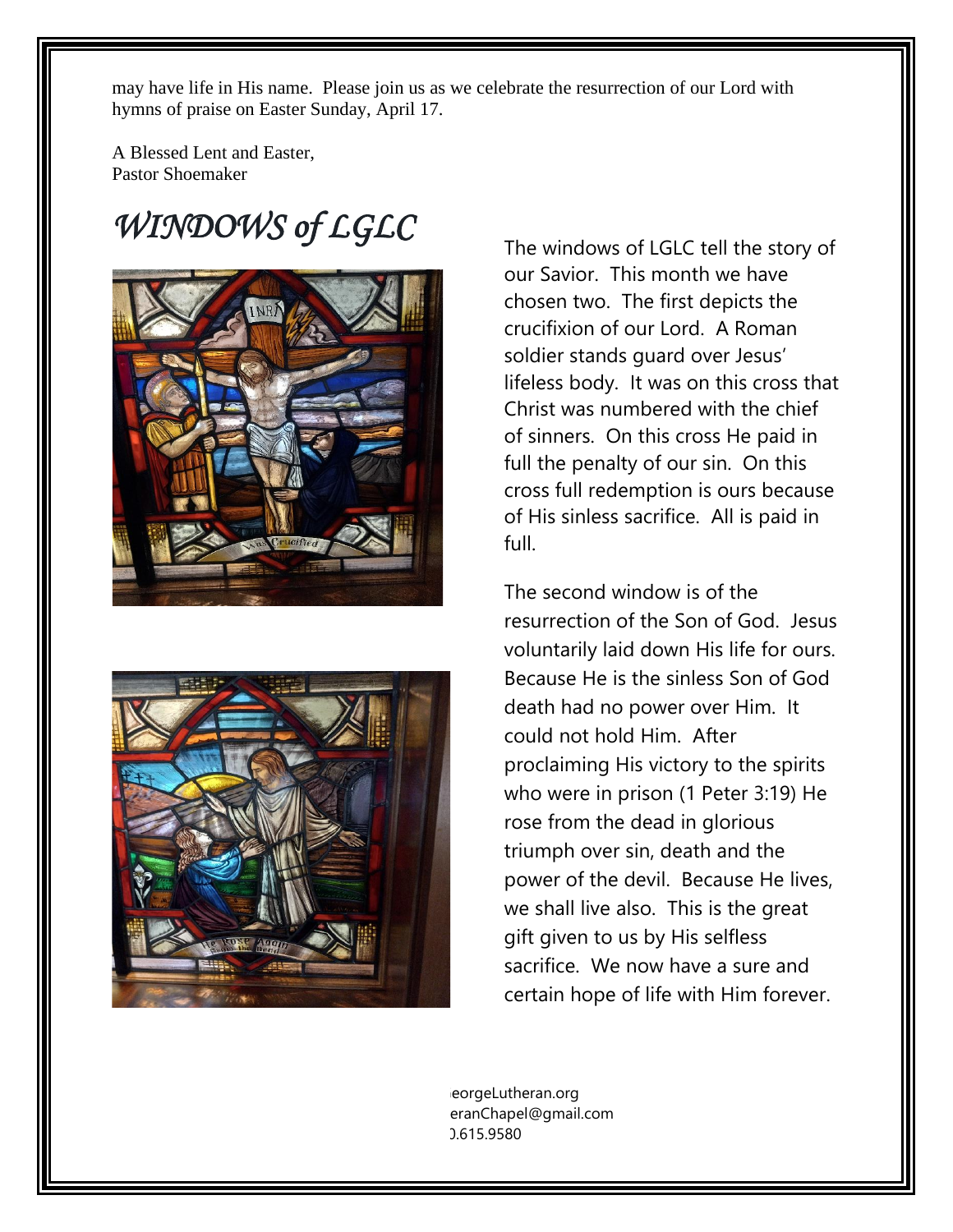# **SERMON TITLES For April 2022**

**Lent 5 April 3, 2022**

**Sermon: Looking at Both Sides Text: Luke 20:9–20**

#### **Hymns:**

- 575 My Hope is Built on Nothing Less
- 430 My Song is Love Unknown
- 434 Lamb of God, Pure and Holy

#### **Sunday of the Passion April 10, 2022**

**Sermon: A Lamb Goes Uncomplaining Forth** 

#### **Text: Luke 22: 1-23:56 Hymns:**

- 443 Hosanna, Loud Hosanna
- 438 A Lamb Goes Uncomplaining Forth
- 440 Jesus, I will Ponder Now
- 436 Go to Dark Gethsemane

#### **Easter Day April 17, 2022**

#### **Sermon: Taken By Surprise Text: Luke 24: 1-12 Hymns:**

- 457 Jesus Christ Is Risen Today
- 490 Jesus Lives! The Victory's Won
- 461 I Know That My Redeemer Lives
- 463 Christ the Lord is Risen Today

### **Second Sun After Easter April 24, 2022 Sermon: Renewed and Rekindled Faith Text: John 20:19-31**

#### **Hymns:**

- 469 Christ the Lord is Risen Today
- 465 Now all the Vault of Heaven Resounds
- 470 O Sons and Daughters of the King
- 477 Alleluia, Alleluia! Hearts to Heaven

#### **On this column CLICK on the link and you will be directed to the website**

# *Online Worship*

We are now live streaming our 9am service. Go to our website at:

#### [www.lakegeorgelutheran.org](http://www.lakegeorgelutheran.org/)

If you wish to view the service at a later time, click on the link and enjoy the same service as it was recorded.

# *Supporting the Mission God has entrusted to LGLC*

Your offering of gifts and online gifts continue to enable LGLC to support, sustain and grow the ministry at home, in our community and worldwide. You are making a difference with you regular and faithful gifts. **Thank you ever so much!** Please use this link to place your gift:

<https://www.lakegeorgelutheran.org/>

## *Lutheran Church Extension Fund*

Check out investment opportunities at [www.lcef.org.](http://www.lcef.org/) LGLC has investments with LCEF and has prospered through their financial management.

# *Our Hymnals Return:* At our last

Voters Meeting it was decided to begin using the Lutheran Service Book to sing the hymns. We had put them aside during Covid. It is time to begin using them again. Enjoy reading the music along with the words.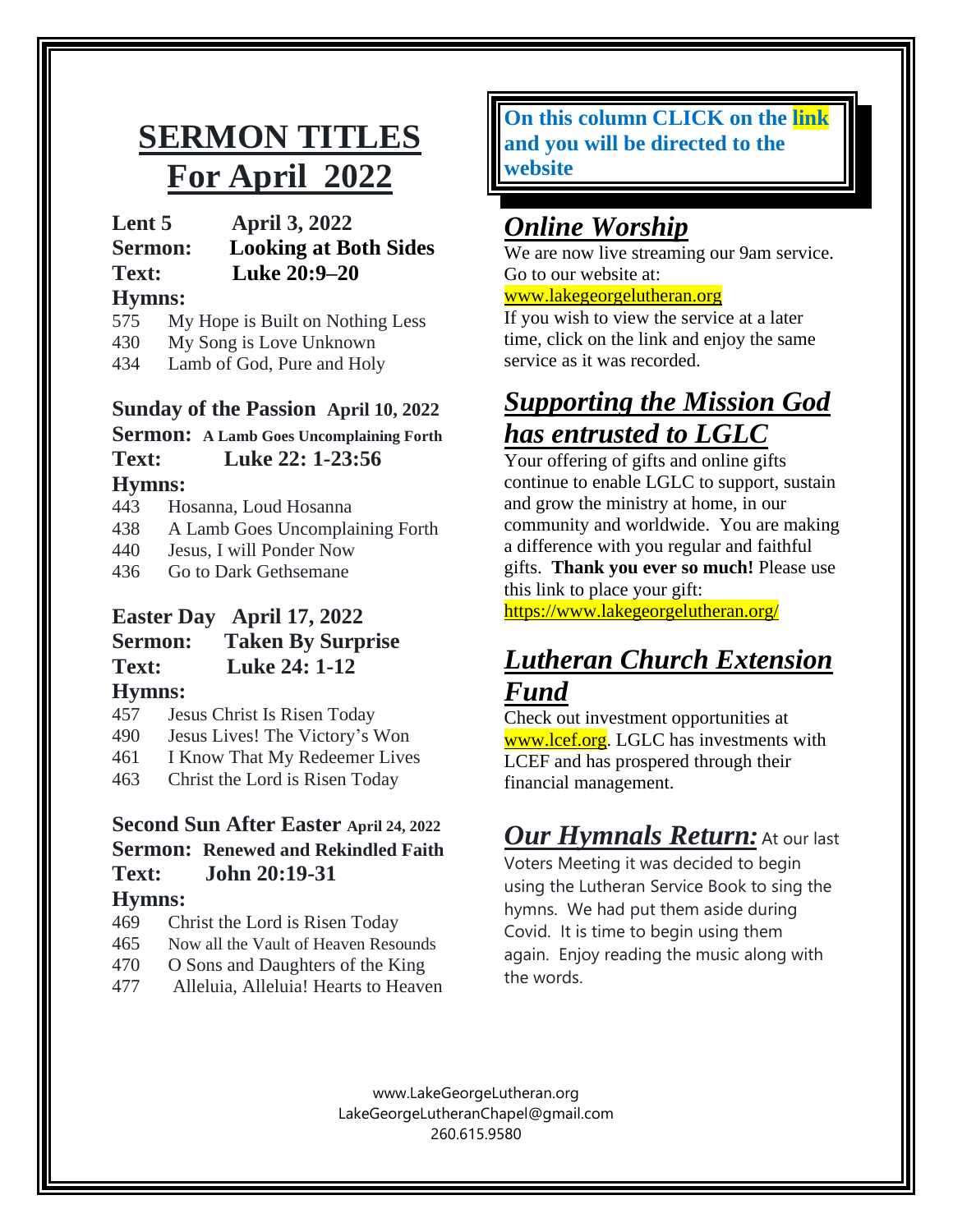*Hannah Circle:* will meet Friday, April <sup>8</sup> at <sup>10</sup> am. All ladies are welcome to attend.

- 1. We will be discussing the upcoming zone rally, on Saturday, May 14th. We will need a lady or two to attend. It's at Clear Lake. Nice and close for us!
- **2.** The LWML June District Convention is approaching! June 17-19 at Concordia High School, Fort Wayne. Karen is looking for someone to join her that weekend. We need to provide some items for the ingathering, too. Karen will be working the registration at the convention on the Friday day and Saturday morning of the convention. She is looking for some helpers throughout the district, so maybe someone from our circle could help. Karen will share convention info during our circle meeting.

 If you have questions, contact Karen Kuehnert at 260-312-0280 or email at kuehnertkaren@ gmail.com.

#### **See you at Hannah Circle!**



*2022 District Convention* June <sup>17</sup>–19, <sup>2022</sup> Fort Wayne, IN at CLHS Transformed Together … Together We Serve <https://www.lwml.org/indiana-district>

**Portals of Prayer**: The April-June edition of the Portals of Prayer are available in the narthex. Please take advantage of the opportunity to begin your day with the Lord.

*Women's Quarterly:* The Lutheran Women's Missionary League (LWML) publishes a quarterly magazine with articles and thoughtful messages written by women for women. The LWML is also active in many areas of ministry. This summer the Indiana District Convention will meet in Ft. Wayne at Concordia Lutheran High School. Please pick up a LWML Quarterly magazine and be inspired as you see these ladies in action.